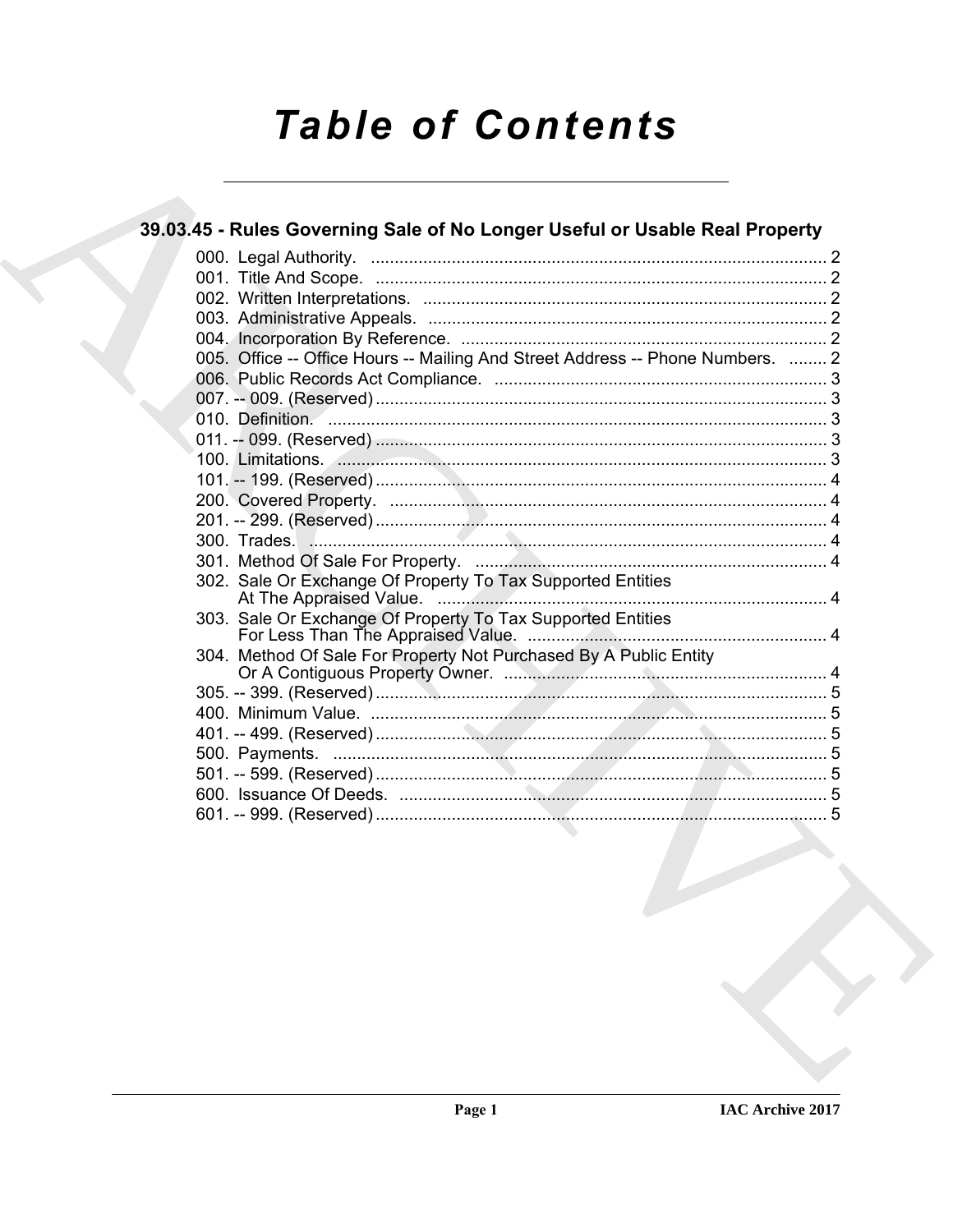# **IDAPA 39 TITLE 03 CHAPTER 45**

# **39.03.45 - RULES GOVERNING SALE OF NO LONGER USEFUL OR USABLE REAL PROPERTY**

### <span id="page-1-1"></span><span id="page-1-0"></span>**000. LEGAL AUTHORITY.**  $\frac{1}{2}$

<span id="page-1-2"></span>

| The Rano Transportation Doard promulgates this rule by authority of Section Jo-JJJH Rano Code.        | 1/-1-1/1    |
|-------------------------------------------------------------------------------------------------------|-------------|
| 001.<br><b>TITLE AND SCOPE.</b>                                                                       |             |
| <b>Title.</b> This rule shall be known as IDAPA 39.03.45 "Rules Governing Sale of No Longer Useful or |             |
| Usable Real Property," IDAPA 39, Title 03, Chapter 45.                                                | $(3-30-07)$ |

# <span id="page-1-3"></span>**002. WRITTEN INTERPRETATIONS.**

# <span id="page-1-4"></span>**003. ADMINISTRATIVE APPEALS.**

# <span id="page-1-5"></span>**004. INCORPORATION BY REFERENCE.**

# <span id="page-1-6"></span>**005. OFFICE -- OFFICE HOURS -- MAILING AND STREET ADDRESS -- PHONE NUMBERS.**

# **04. Idaho Transportation Department District Offices** are at the following locations: (3-30-07)

| <b>CHAPTER 45</b>                                                                                                                                |                                                                                                                                                                                                          |                 |  |  |  |
|--------------------------------------------------------------------------------------------------------------------------------------------------|----------------------------------------------------------------------------------------------------------------------------------------------------------------------------------------------------------|-----------------|--|--|--|
|                                                                                                                                                  | 39.03.45 - RULES GOVERNING SALE OF NO LONGER USEFUL<br>OR USABLE REAL PROPERTY                                                                                                                           |                 |  |  |  |
| 000.                                                                                                                                             | LEGAL AUTHORITY.<br>The Idaho Transportation Board promulgates this rule by authority of Section 58-335A Idaho Code.                                                                                     | $(7-1-97)$      |  |  |  |
| 001.<br>01.                                                                                                                                      | <b>TITLE AND SCOPE.</b><br>Title. This rule shall be known as IDAPA 39.03.45 "Rules Governing Sale of No Longer Useful or<br>Usable Real Property," IDAPA 39, Title 03, Chapter 45.                      | $(3-30-07)$     |  |  |  |
| 02.                                                                                                                                              | Scope. This rule contains guidelines for selling no longer useful or usable real property under the<br>ownership and control of the Idaho Transportation Department.                                     | $(3-30-07)$     |  |  |  |
| 002.                                                                                                                                             | <b>WRITTEN INTERPRETATIONS.</b><br>There are no written interpretations for this chapter.                                                                                                                | $(3-30-07)$     |  |  |  |
| 003.                                                                                                                                             | <b>ADMINISTRATIVE APPEALS.</b><br>Administrative appeals under this chapter shall be governed by the provisions of IDAPA 04.11.01, "Idaho Rules of<br>Administrative Procedure of the Attorney General." | $(3-30-07)$     |  |  |  |
| 004.                                                                                                                                             | <b>INCORPORATION BY REFERENCE.</b><br>There are no documents incorporated by reference in this chapter.                                                                                                  | $(3-30-07)$     |  |  |  |
| 005.                                                                                                                                             | <b>OFFICE -- OFFICE HOURS -- MAILING AND STREET ADDRESS -- PHONE NUMBERS.</b>                                                                                                                            |                 |  |  |  |
| 01.                                                                                                                                              | Street and Mailing Address. The Idaho Transportation Department maintains a central office in<br>Boise at 3311 W. State Street with a mailing address of P O Box 7129, Boise, ID 83707-1129.             | $(3-30-07)$     |  |  |  |
| 02.<br>holidays.                                                                                                                                 | <b>Office Hours</b> . Daily office hours are 8:00 a.m. to 5:00 p.m. except Saturday, Sunday and state                                                                                                    | $(3-30-07)$     |  |  |  |
| Telephone and FAX Numbers. The central office may be contacted during office hours by phone<br>03.<br>at 208-334-8000 or by fax at 208-334-3858. |                                                                                                                                                                                                          | $(3 - 30 - 07)$ |  |  |  |
| 04.                                                                                                                                              | Idaho Transportation Department District Offices are at the following locations:                                                                                                                         | $(3-30-07)$     |  |  |  |
| a.                                                                                                                                               | Idaho Transportation Department District 1<br>Mailing address - 600 W. Prairie<br>Coeur d'Alene, Idaho 83815-8764<br>Office Hours - 7:00 a.m. to 4:00 p.m., Pacific Time Zone                            |                 |  |  |  |
| b.                                                                                                                                               | Phone - (208) 772-1200<br>Idaho Transportation Department District 2                                                                                                                                     | $(3-30-07)$     |  |  |  |
|                                                                                                                                                  | 2600 Frontage Road, Lewiston<br>Mailing address - P.O. Box 837<br>Lewiston, Idaho 83501-0837<br>Office Hours - 7:00 a.m. to 4:00 p.m., Pacific Time Zone<br>Phone - (208) 799-5090                       | $(3 - 30 - 07)$ |  |  |  |
| c.                                                                                                                                               | Idaho Transportation Department District 3<br>8150 Chinden Blvd., Boise<br>Mailing address - P.O. Box 8028<br>Boise, Idaho 83707-2028                                                                    |                 |  |  |  |
|                                                                                                                                                  |                                                                                                                                                                                                          |                 |  |  |  |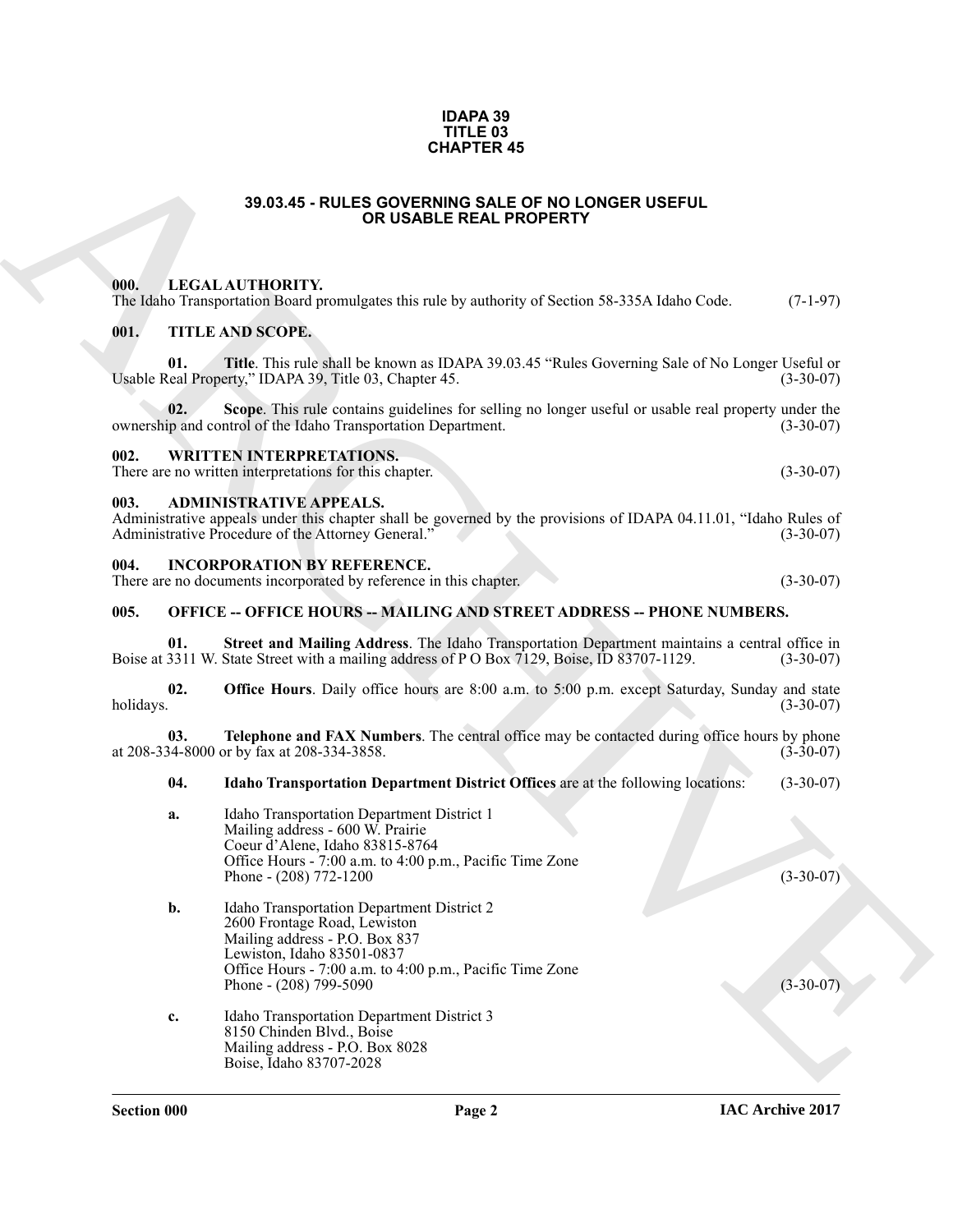# *IDAHO ADMINISTRATIVE CODE IDAPA 39.03.45 - Rules Governing Sale of No Idaho Transportation Department Longer Useful or Usable Real Property*

|               | <b>Idaho Transportation Department</b>                                                                                                                                                                                                                                         | <b>Longer Useful or Usable Real Property</b> |
|---------------|--------------------------------------------------------------------------------------------------------------------------------------------------------------------------------------------------------------------------------------------------------------------------------|----------------------------------------------|
|               | Office Hours - 8:00 a.m. to 5:00 p.m., Mountain Time Zone<br>Phone - (208) 334-8300                                                                                                                                                                                            | $(3-30-07)$                                  |
| d.            | Idaho Transportation Department District 4<br>216 Date Street, Shoshone<br>Mailing address - P.O. Box 2-A<br>Shoshone, Idaho 83352-0820<br>Office Hours - 8:00 a.m. to 5:00 p.m., Mountain Time Zone<br>Phone - (208) 886-7800                                                 | $(3-30-07)$                                  |
| e.            | Idaho Transportation Department District 5<br>5151 South 5th, Pocatello<br>Mailing address - P.O. Box 4700<br>Pocatello, Idaho 83205-4700<br>Office Hours - 8:00 a.m. to 5:00 p.m., Mountain Time Zone<br>Phone - (208) 239-3300                                               | $(3-30-07)$                                  |
| f.            | Idaho Transportation Department District 6<br>206 North Yellowstone, Rigby<br>Mailing address - P.O. Box 97<br>Rigby, Idaho 83442-0097<br>Office Hours - 8:00 a.m. to 5:00 p.m., Mountain Time Zone<br>Phone - (208) 745-7781                                                  | $(3-30-07)$                                  |
| 006.          | PUBLIC RECORDS ACT COMPLIANCE.<br>All records associated with this chapter are subject to and in compliance with the Idaho Public Records Act, as set<br>forth in Title 74, Chapter 1, Idaho Code.                                                                             | $(3-30-07)$                                  |
| $007. - 009.$ | (RESERVED)                                                                                                                                                                                                                                                                     |                                              |
| 010.          | <b>DEFINITION.</b>                                                                                                                                                                                                                                                             |                                              |
| 01.           | Surplus Real Property. Real property and the improvements thereon under the ownership and<br>control of the Idaho Transportation Department outside the right-of-way limits which the Chief Engineer or his<br>designee declares no longer useful or usable by the Department. |                                              |
| 02.           | <b>Real Property.</b> Land and improvements.                                                                                                                                                                                                                                   | $(5 - 8 - 09)$                               |
| 03.           | <b>Appraisal.</b> An opinion of value formulated by a licensed Appraiser.                                                                                                                                                                                                      | $(7-1-97)$                                   |
| 04.           | Surplus Property Value Estimate. An estimate of value for surplus real properties valued at ten<br>thousand dollars (\$10,000) or less formulated by the Idaho Transportation Department or its agents.                                                                        | $(7-1-97)$                                   |
| 05.           | Public Sale. Public auction or sealed bid.                                                                                                                                                                                                                                     | $(7-1-97)$                                   |
| 06.           | <b>Administrative Fee.</b> A fee determined by the Department to include direct sale expenses. (7-1-97)                                                                                                                                                                        |                                              |
| 07.           | <b>Department.</b> Idaho Transportation Department.                                                                                                                                                                                                                            | $(7-1-97)$                                   |
| 08.           | <b>District</b> . Individually or collectively the jurisdictional areas of the Department.                                                                                                                                                                                     | $(7-1-97)$                                   |
| 09.           | Appraiser. Any individual, firm, partnership, or corporation that has contracted with the<br>Department to express an opinion of value on surplus real property owned by the Department.                                                                                       | $(5-8-09)$                                   |
|               |                                                                                                                                                                                                                                                                                |                                              |
| $011. - 099.$ | (RESERVED)                                                                                                                                                                                                                                                                     |                                              |

# <span id="page-2-14"></span><span id="page-2-5"></span><span id="page-2-2"></span><span id="page-2-1"></span><span id="page-2-0"></span>**010. DEFINITION.**

<span id="page-2-13"></span><span id="page-2-12"></span><span id="page-2-11"></span><span id="page-2-7"></span><span id="page-2-6"></span>

| 02. | <b>Real Property.</b> Land and improvements.                                                                                                                                                            | $(5-8-09)$ |
|-----|---------------------------------------------------------------------------------------------------------------------------------------------------------------------------------------------------------|------------|
| 03. | <b>Appraisal.</b> An opinion of value formulated by a licensed Appraiser.                                                                                                                               | $(7-1-97)$ |
| 04. | Surplus Property Value Estimate. An estimate of value for surplus real properties valued at ten<br>thousand dollars (\$10,000) or less formulated by the Idaho Transportation Department or its agents. | $(7-1-97)$ |
| 05. | <b>Public Sale.</b> Public auction or sealed bid.                                                                                                                                                       | $(7-1-97)$ |
| 06. | <b>Administrative Fee.</b> A fee determined by the Department to include direct sale expenses. (7-1-97)                                                                                                 |            |
| 07. | <b>Department.</b> Idaho Transportation Department.                                                                                                                                                     | $(7-1-97)$ |
|     |                                                                                                                                                                                                         |            |

# <span id="page-2-10"></span><span id="page-2-9"></span><span id="page-2-8"></span><span id="page-2-3"></span>**011. -- 099. (RESERVED)**

# <span id="page-2-15"></span><span id="page-2-4"></span>**100. LIMITATIONS.**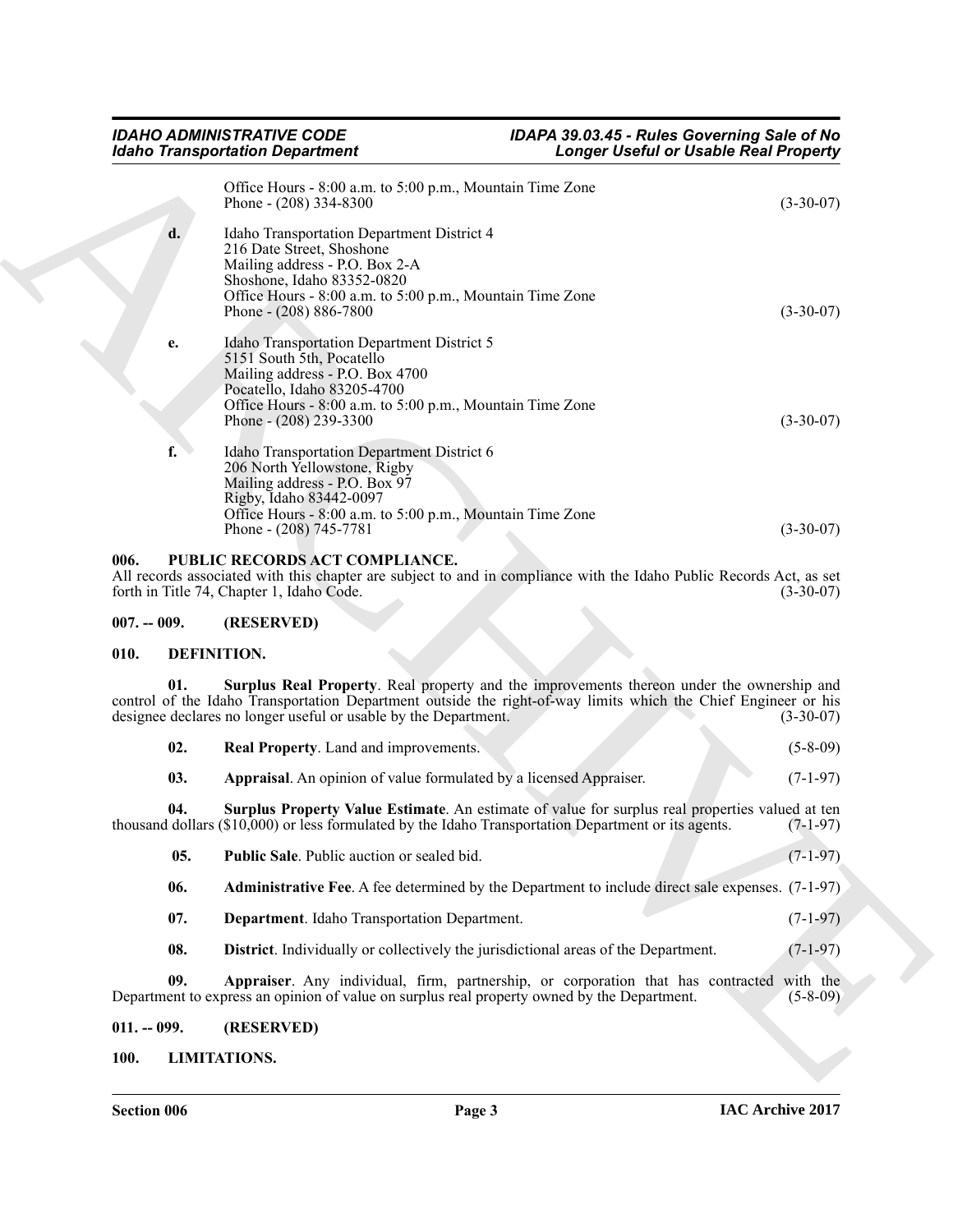This rule shall not apply to office and maintenance yard sites regardless of value. (7-1-97)

# <span id="page-3-0"></span>**101. -- 199. (RESERVED)**

# <span id="page-3-8"></span><span id="page-3-1"></span>**200. COVERED PROPERTY.**

Based upon recommendations by the District Engineer and concurrence of the Materials, Planning, Highway Operations and Safety and/or interested headquarter sections, property no longer useful or usable for the needs of the Department is recommended for disposal. (3-30-07)

# <span id="page-3-2"></span>**201. -- 299. (RESERVED)**

# <span id="page-3-12"></span><span id="page-3-3"></span>**300. TRADES.**

The Department is authorized to exchange surplus real property for other parcels of real property. In exchanging real properties, both parcels will be appraised, and either the owner or the Department shall pay to the other the difference in value. The appraisal amount shall only establish the minimum amount the Department may seek for its property.

(7-1-97)

# <span id="page-3-9"></span><span id="page-3-4"></span>**301. METHOD OF SALE FOR PROPERTY.**

Property shall first be offered to contiguous property owners. If more than one (1) contiguous property owner is interested in the property, a private auction will be held between those contiguous owners wishing to purchase the property. It shall be offered at an amount not less than the value estimate or appraisal. The sales price shall include any administrative fees established by the Department. Term sales of up to twenty (20) years (five (5) years if the property is purchased for less than ten thousand dollars (\$10,000)) may be offered at the discretion of the Department. If the property is not purchased by a contiguous owner, it shall be offered to public entities in the manner and in accordance with the priority set out in Section 302. (5-8-09)

# <span id="page-3-10"></span><span id="page-3-5"></span>**302. SALE OR EXCHANGE OF PROPERTY TO TAX SUPPORTED ENTITIES AT THE APPRAISED VALUE.**

As stated in Section 301, if not purchased by a contiguous owner, the Department shall then offer the property for sale or exchange at the appraised value to the following: state agencies, the county in which the property is located, the city in which the property is located, the highway district in which the property is located. State agencies are given first priority to acquire the property, county second, city third and highway district fourth. Other tax supported entities not enumerated will not specifically be notified, but will have the fifth priority to purchase the property. The sale price shall include any administrative fees established by the Department. (5-8-09)

# <span id="page-3-11"></span><span id="page-3-6"></span>**303. SALE OR EXCHANGE OF PROPERTY TO TAX SUPPORTED ENTITIES FOR LESS THAN THE APPRAISED VALUE.**

Gotio Transportation Department<br>
Using Christian Control Control Control Control Control Control Control Control Control Control Control Control Control Control Control Control Control Control Control Control Control Cont If none of the public agencies referenced in Section 302 wishes to purchase the property at the appraised value, the Department may negotiate a sale or exchange of the property at less than the fair market value to any tax-supported agency or political subdivision of the state of Idaho, excluding state agencies, in whose jurisdiction the property resides. The priority and process set out in Section 302 shall apply; except that the order of priorities shall not include state agencies. The first priority will be given to counties, the second to cities, the third to highway districts and fourth to other tax supported entities. If property is sold or exchanged for less than the fair market value it must be used exclusively and in perpetuity for a public purpose. The specific public use will be set out in the deed of transfer and if the use is violated or discontinued the property will revert to the ownership of the Department. If jurisdiction, value or use cannot be agreed upon between the Department and a public agency the property will be offered at a public sale in accordance with the provisions of Section 304. Any surplus Department property originally purchased using federal funds must receive the approval of the Federal Highway Administration prior to being sold or exchanged for less than the appraised value.  $(3-30-07)$ 

# <span id="page-3-7"></span>**304. METHOD OF SALE FOR PROPERTY NOT PURCHASED BY A PUBLIC ENTITY OR A CONTIGUOUS PROPERTY OWNER.**

If no public agency purchases a property offered for sale, or if property is not purchased by a contiguous property owner, the surplus property will be offered at public sale for not less than the appraised price. The sales price shall include any administrative fees established by the Department. Term sales of up to twenty  $(20)$  years (five  $(5)$  years if the property is purchased for less than ten thousand dollars (\$10,000)) may be offered at the discretion of the Department. (5-8-09) Department. (5-8-09)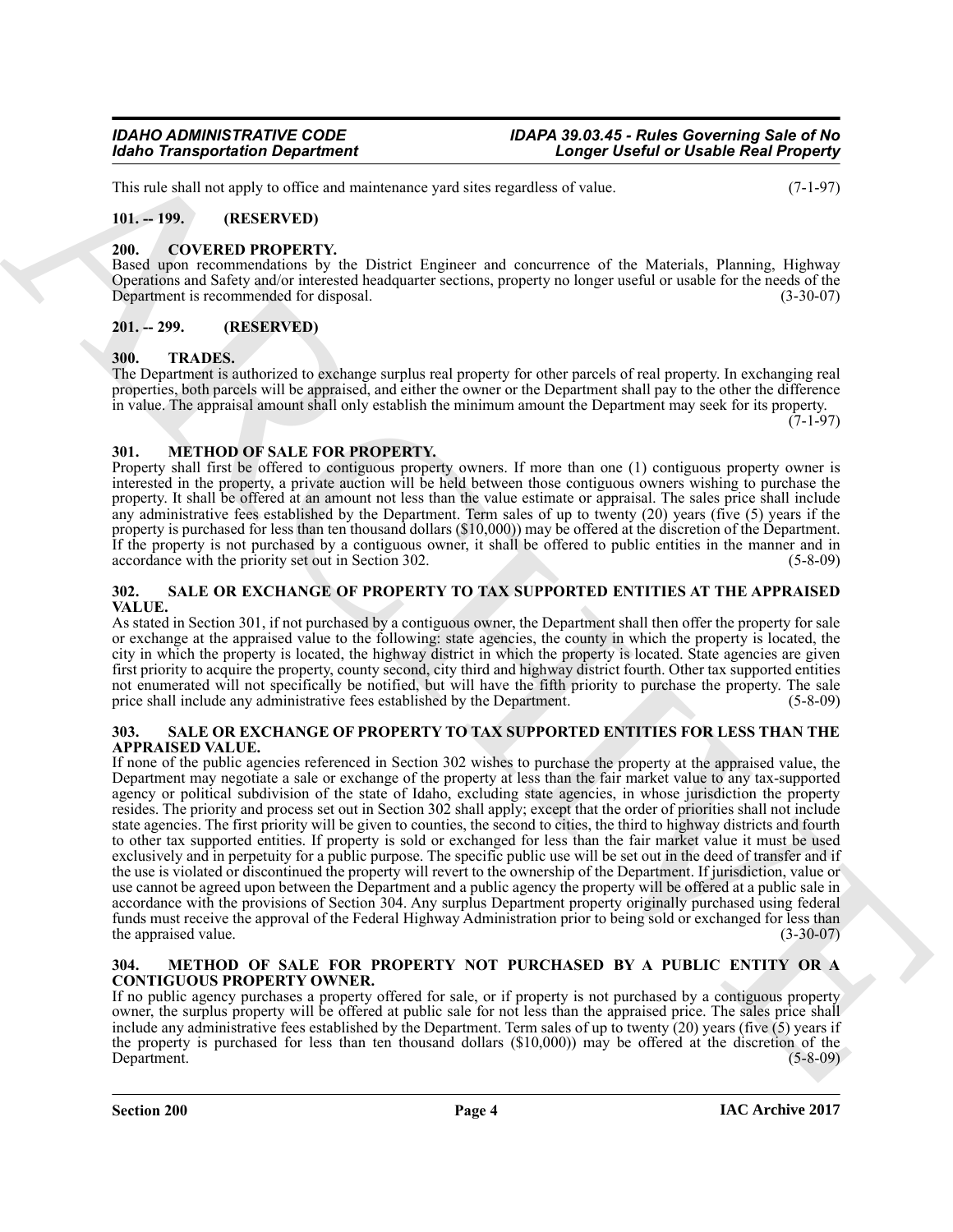# <span id="page-4-0"></span>**305. -- 399. (RESERVED)**

## <span id="page-4-8"></span><span id="page-4-1"></span>**400. MINIMUM VALUE.**

**Each Transportation Department**<br>
MS - 299.<br>
MISS CONTEXT USED TO CONTEXT VALUE of the Context of Land Context of Land Chive landed solidar (S500,<br>
ARCHIVEN VALUE of Landed Context of Land Context of Landed Context of Lan All property regardless of the Surplus Property Valuation shall have a minimum value of five hundred dollars (\$500).<br>This amount may be waived if justification is provided by the District requesting disposition. (7-1-97) This amount may be waived if justification is provided by the District requesting disposition.

# <span id="page-4-2"></span>**401. -- 499. (RESERVED)**

<span id="page-4-9"></span><span id="page-4-3"></span>**500. PAYMENTS.**

All payments will be made to the Department. (7-1-97)

# <span id="page-4-4"></span>**501. -- 599. (RESERVED)**

# <span id="page-4-7"></span><span id="page-4-5"></span>**600. ISSUANCE OF DEEDS.**

The Department's Director will execute the appropriate documents transferring ownership within thirty (30) days of the date of sale or upon clearance of all receipts of sale. (7-1-97) the date of sale or upon clearance of all receipts of sale.

<span id="page-4-6"></span>**601. -- 999. (RESERVED)**